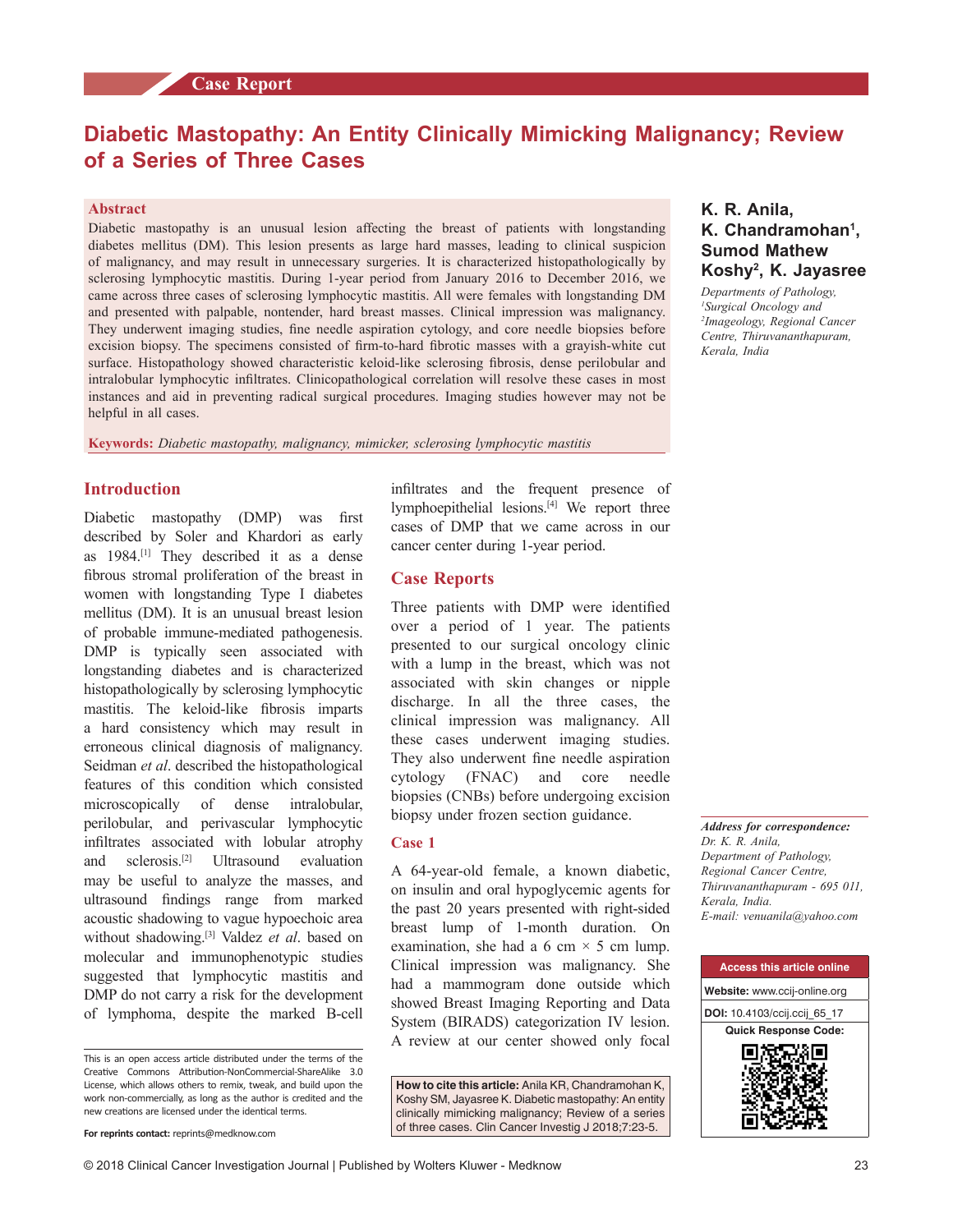asymmetries. FNAC was nondiagnostic, and CNB showed breast tissue with fibrosis. Excision biopsy was done under frozen coverage. Frozen section showed characteristic microscopic picture of DMP; dense intralobular, perilobular, and perivascular lymphocytic infiltrates associated with lobular atrophy and keloid-like sclerosis. Final histopathology also confirmed the diagnosis [Figure 1a and b].

#### **Case 2**

A 58‑year‑old female, a known diabetic, on insulin for the past 15 years presented with bilateral breast lumps of 10 years' duration. On examination, she had 5 cm  $\times$  6 cm lump in the right breast and 6 cm  $\times$  4 cm lump in the left breast. Clinical impression was carcinoma involving both breasts. Her mammogram and ultrasonography showed suspicious lesion in both breasts. FNAC was inconclusive. CNB showed fibrosis and periductal lymphocytic collections. However, since there was clinical and radiological suspicion of malignancy, the patient was taken up for surgery. Intraoperative frozen section picture was compatible with that of DMP. Final histopathology confirmed the diagnosis.

#### **Case 3**

A 62‑year‑old female, a known diabetic, on oral antidiabetic therapy for the past 8 years presented with a left breast lump of 2 months' duration. On examination, she had a  $3 \text{ cm} \times 2 \text{ cm}$  mass. Clinical impression was carcinoma. Mammogram done outside showed BIRADS categorization IV lesion. Mammogram reviewed at our center showed heterogeneously dense breast with focal asymmetry in the upper outer quadrant. Ultrasound done at our center showed irregular hypoechoic mass with microlobulations. FNAC was inconclusive. CNB showed fibrosis and periductal lymphocytic collections. The patient was taken up for excision biopsy under frozen coverage. Frozen section and final histopathology confirmed DMP.

# **Discussion**

Sclerosing lymphocytic mastitis is an unusual breast lesion seen in patients with longstanding DM, and hence, the synonym DMP is used for this lesion.



**Figure 1: (a) Breast tissue showing keloid-like fibrosis, periductal lymphocytic collection (H and E, ×40). (b) Higher power view of lymphocytic mastitis (H and E, ×400)**

Tomaszewski *et al*. hypothesized that these fibroinflammatory lesions are due to extracellular matrix expansion secondary to increased collagen production and decreased degradation, resulting from hyperglycemic state in diabetes.[5] The role of autoimmunity in the cause of DMP was first suggested by Soler and Khardori.<sup>[1]</sup> They observed a link between diabetes, thyroid disease, and connective tissue abnormalities. HLA‑DR3, HLA‑DR4, and HLA‑DR5 that are expressed in autoimmune diseases were also seen in their cases of DMP. This may be the reason why the inflamed lobules in DMP closely resemble lymphoepithelial lesions seen in Hashimoto thyroiditis and Sjögren syndrome.

Patients present with large firm-to-hard lumps as a result of the keloid‑like fibrosis. This often results in an erroneous diagnosis of malignancy. Most often, there is history of a lump of long duration in patients with longstanding DM. Mammogram and ultrasonography often do not detect any definite lesions. The most characteristic imaging findings can be seen in ultrasound as irregular hypoechoic masses with marked posterior acoustic shadowing.<sup>[6]</sup> Magnetic resonance imaging findings are inconsistent with features ranging from decreased diffuse contrast material enhancement to rapid, intense enhancement that is indistinguishable from breast carcinoma.[7]

FNACs are noncontributory as the keloid-like fibrosis gives only scanty yield of cells.[8] FNAC can however be used to monitor patients with recurrent lesions.[9] CNB in some instances is diagnostic. Unwarranted surgery, such as excisions, should be avoided. This is important as some authors are of the opinion that excision of the lumps may increase the chance of recurrence.<sup>[10]</sup>

DMP should be considered in the differential diagnosis of breast lump in patients with longstanding diabetes. While an awareness of this entity is appreciable, it should be kept in mind that malignancy can arise in the background of DMP.

#### **Declaration of patient consent**

The authors certify that they have obtained all appropriate patient consent forms. In the form the patient(s) has/have given his/her/their consent for his/her/their images and other clinical information to be reported in the journal. The patients understand that their names and initials will not be published and due efforts will be made to conceal their identity, but anonymity cannot be guaranteed.

#### **Financial support and sponsorship**

Nil.

### **Conflicts of interest**

There are no conflicts of interest.